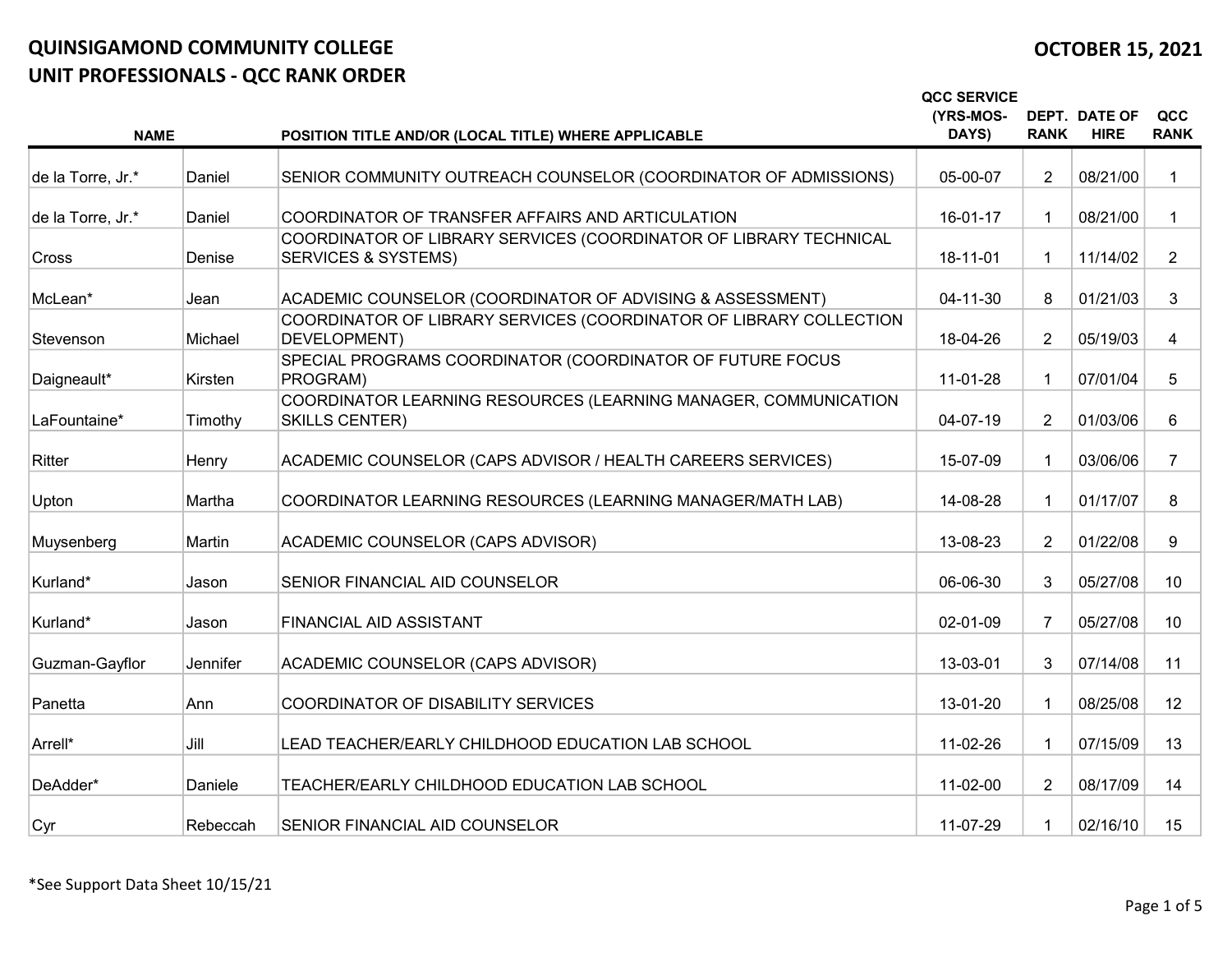|                   |             |                                                                                                   | <b>QCC SERVICE</b><br>(YRS-MOS-<br>DAYS) | <b>RANK</b>    | <b>DEPT. DATE OF</b><br><b>HIRE</b> | QCC<br><b>RANK</b> |
|-------------------|-------------|---------------------------------------------------------------------------------------------------|------------------------------------------|----------------|-------------------------------------|--------------------|
|                   | <b>NAME</b> | POSITION TITLE AND/OR (LOCAL TITLE) WHERE APPLICABLE                                              |                                          |                |                                     |                    |
| Mitchell          | John        | ASSESSMENT OFFICER (ASSESSMENT SPECIALIST)                                                        | 11-05-25                                 |                | 04/20/10                            | 16                 |
| <b>Brownstein</b> | Rebecca     | SENIOR ENROLLMENT COUNSELOR (SENIOR ACADEMIC COUNSELOR)                                           | 11-04-28                                 |                | 05/17/10                            | 17                 |
| Patey             | Kirsten     | COORDINATOR LEARNING RESOURCES (LEARNING MANAGER, COMMUNICATION<br><b>SKILLS CENTER)</b>          | $11-01-14$                               |                | 08/31/10                            | 18                 |
| Johnson           | Raymond     | COORDINATOR OF LEARNING RESOURCES (COMPUTER SYSTEMS ENGINEERING<br>TECHNOLOGY LABORATORY MANAGER) | 10-01-03                                 |                | 09/12/11                            | 19                 |
| Strouth           | Tamara      | <b>COORDINATOR OF DISABILITY SERVICES</b>                                                         | 10-00-04                                 | $\overline{2}$ | 10/11/11                            | 20                 |
| Laurie*           | Caitlin     | SENIOR FINANCIAL AID COUNSELOR                                                                    | 04-06-29                                 | $\overline{4}$ | 06/04/12                            | 21                 |
| Buddington        | Dawn        | CAREER DEVELOPMENT COUNSELOR (COLLEGE & CAREER NAVIGATOR)                                         | 09-03-05                                 | 4              | 07/10/12                            | 22                 |
| Glazer            | Jenna       | SENIOR GATEWAY OUTREACH COUNSELOR (SENIOR COMMUNITY/OUTREACH<br>COUNSELOR)                        | 09-02-28                                 | 1.             | 07/17/12                            | 23                 |
| Fullerton         | M. Beth     | <b>TRANSFER COUNSELOR</b>                                                                         | 09-02-22                                 | $\overline{2}$ | 07/23/12                            | 24                 |
| Wheeler           | Nichole     | COORDINATOR, CAREER SERVICES & CREDIT FOR PRIOR LEARNING (SENIOR<br>SPECIAL PROGRAMS COORDINATOR) | 08-08-11                                 | 5              | 02/04/13                            | 25                 |
| D'Angelo          | Judith      | SENIOR ADMISSIONS COUNSELOR (ENROLLMENT COUNSELOR)                                                | 08-07-20                                 |                | 02/25/13                            | 26                 |
| Sullivan          | Matthew     | HRM PROGRAM FOOD SERVICE LAB SITE SUPERVISOR (SENIOR STAFF<br>ASSISTANT)                          | 08-05-29                                 |                | 04/16/13                            | 27                 |
| Saczawa*          | Eric        | COORDINATOR, CAREER AND ACADEMIC PLANNING SERVICES, TECHNOLOGY AND<br><b>WEB-BASED SERVICES</b>   | 08-03-07                                 | 6              | 04/22/13                            | 28                 |
| Shore             | Anne        | COORDINATOR OF DISABILITY SERVICES                                                                | 08-00-15                                 | 3              | 09/30/13                            | 29                 |
| Swan              | Tiger       | COORDINATOR OF LIBRARY SERVICES (COORDINATOR OF LIBRARY REFERENCE<br>AND INSTRUCTION)             | 07-09-02                                 | 3              | 01/13/14                            | 30                 |
| Roache*           | Erin        | LEAD TEACHER/EARLY CHILDHOOD EDUCATION LAB SCHOOL                                                 | 06-05-13                                 | 3              | 05/05/14                            | 31                 |
| Whitney*          | Joseph      | COORDINATOR, CAREER SERVICES & CREDIT FOR PRIOR LEARNING (SENIOR<br>SPECIAL PROGRAMS COORDINATOR) | 07-03-09                                 | $\overline{7}$ | 07/01/14                            | 32 <sup>2</sup>    |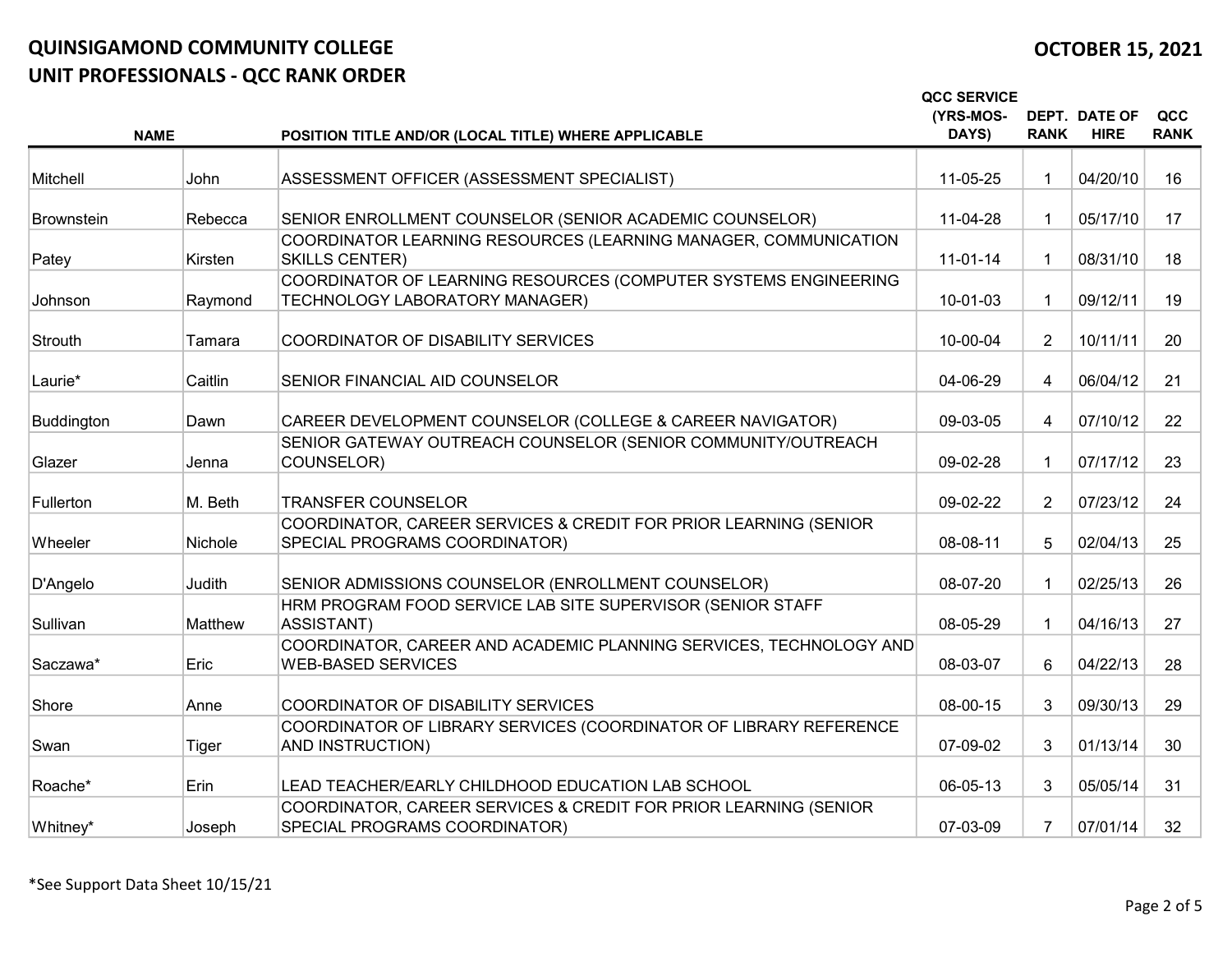|                            |            |                                                                                                                 | <b>QCC SERVICE</b> |                 |                                     |                    |
|----------------------------|------------|-----------------------------------------------------------------------------------------------------------------|--------------------|-----------------|-------------------------------------|--------------------|
| <b>NAME</b>                |            | POSITION TITLE AND/OR (LOCAL TITLE) WHERE APPLICABLE                                                            | (YRS-MOS-<br>DAYS) | <b>RANK</b>     | <b>DEPT. DATE OF</b><br><b>HIRE</b> | QCC<br><b>RANK</b> |
|                            |            |                                                                                                                 |                    |                 |                                     |                    |
| Ficorilli*                 | Sheryl     | DENTAL CLINICAL & FACILITIES OPERATIONS MANAGER                                                                 | 07-01-22           |                 | 08/18/14                            | 33                 |
| Leonard                    | Kirstie    | SENIOR FINANCIAL AID COUNSELOR                                                                                  | 06-10-00           | $\overline{2}$  | 12/15/14                            | 34                 |
| Pope                       | Patricia   | SCIENCE DIVISION SAFETY OFFICER/BIOLOGY LABORATORY TECHNICIAN<br>(BIOLOGICAL SCIENCES SAFETY OFFICER/TECHNICAN) | 06-06-22           |                 | 03/23/15                            | 35                 |
|                            |            | SCIENCE DIVISION SAFETY OFFICER/BIOLOGY LABORATORY TECHNICIAN                                                   |                    |                 |                                     |                    |
| Mohareb*                   | Kimberly   | (BIOLOGICAL SCIENCES SAFETY OFFICER/TECHNICAN)                                                                  | 06-06-06           | $\overline{2}$  | 03/23/15                            | 35                 |
| Nayak                      | Lakshmi    | COORDINATOR OF ELA READING & WRITING ABE PROFESSIONAL DEVELOPMENT<br><b>CENTER</b>                              | 06-01-20           |                 | 08/25/15                            | 36                 |
| King                       | Rebecca    | SENIOR STAFF ASSISTANT (HRM PROGRAM FOOD SERVICE LAB SITE<br>SUPERVISOR)                                        | 05-09-11           | $\overline{2}$  | 01/04/16                            | 37                 |
| Vongphakdy                 | Gilmarie   | COORDINATOR OF FUTURE FOCUS PROGRAM                                                                             | 05-09-09           | $\overline{2}$  | 01/06/16                            | 38                 |
| Mello                      | Nathaniel  | LEARNING MANAGER, INTERACTIVE MEDIA DESIGN                                                                      | 05-03-10           |                 | 07/05/16                            | 39                 |
| Mincey*                    | Tenisha    | ACADEMIC COUNSELOR (CAPS ADVISOR)                                                                               | 02-10-02           | 10 <sup>°</sup> | 08/29/16                            | 40                 |
| Mincey*                    | Tenisha    | COORDINATOR OF INSTRUCTIONAL TECHNOLOGY & ASSESSMENT<br>(COORDINATOR OF INSTRUCTIONAL TECHNOLOGY)               | 02-03-14           | 3               | 08/29/16                            | 40                 |
| Guittar*                   | Jacqueline | ACADEMIC COUNSELOR (COORDINATOR OF RECORDS AND REGISTRATION)                                                    | 01-01-03           | $\overline{2}$  | 09/04/16                            | 41                 |
| Anderson                   | Kate       | COORDINATOR OF INSTRUCTIONAL TECHNOLOGY & ASSESSMENT<br>(COORDINATOR OF INSTRUCTIONAL TECHNOLOGY)               | 05-00-26           | 2               | 09/19/16                            | 42                 |
| Wells*                     | Tina       | SENIOR ACADEMIC COUNSELOR                                                                                       | 02-11-04           |                 | 10/11/16                            | 43                 |
| Dellasanta                 | Nicole     | LEARNING MANAGER, GENERAL ACADEMIC AREAS (COORDINATOR LEARNING<br><b>RESOURCES)</b>                             | 04-08-22           | $\overline{2}$  | 01/23/17                            | 44                 |
| Morse*                     | Carolyn    | COORDINATOR OF LIBRARY SERVICES (COORDINATOR OF LIBRARY SERIALS AND<br>ELECTRONIC RESOURCES)                    | 02-05-19           | 4               | 03/13/17                            | 45                 |
| Giacobbe                   | Maureen    | COORDINATOR OF INSTRUCTIONAL TECHNOLOGY & ASSESSMENT<br>(COORDINATOR OF INSTRUCTIONAL TECHNOLOGY)               | 04-04-01           |                 | 06/14/17                            | 46                 |
| Dempsey-O'Connell   Pamela |            | COORDINATOR OF INSTRUCTIONAL TECHNOLOGY & ASSESSMENT<br>(COORDINATOR OF INSTRUCTIONAL TECHNOLOGY)               | 04-03-05           | $\overline{2}$  | 07/10/17                            | 47                 |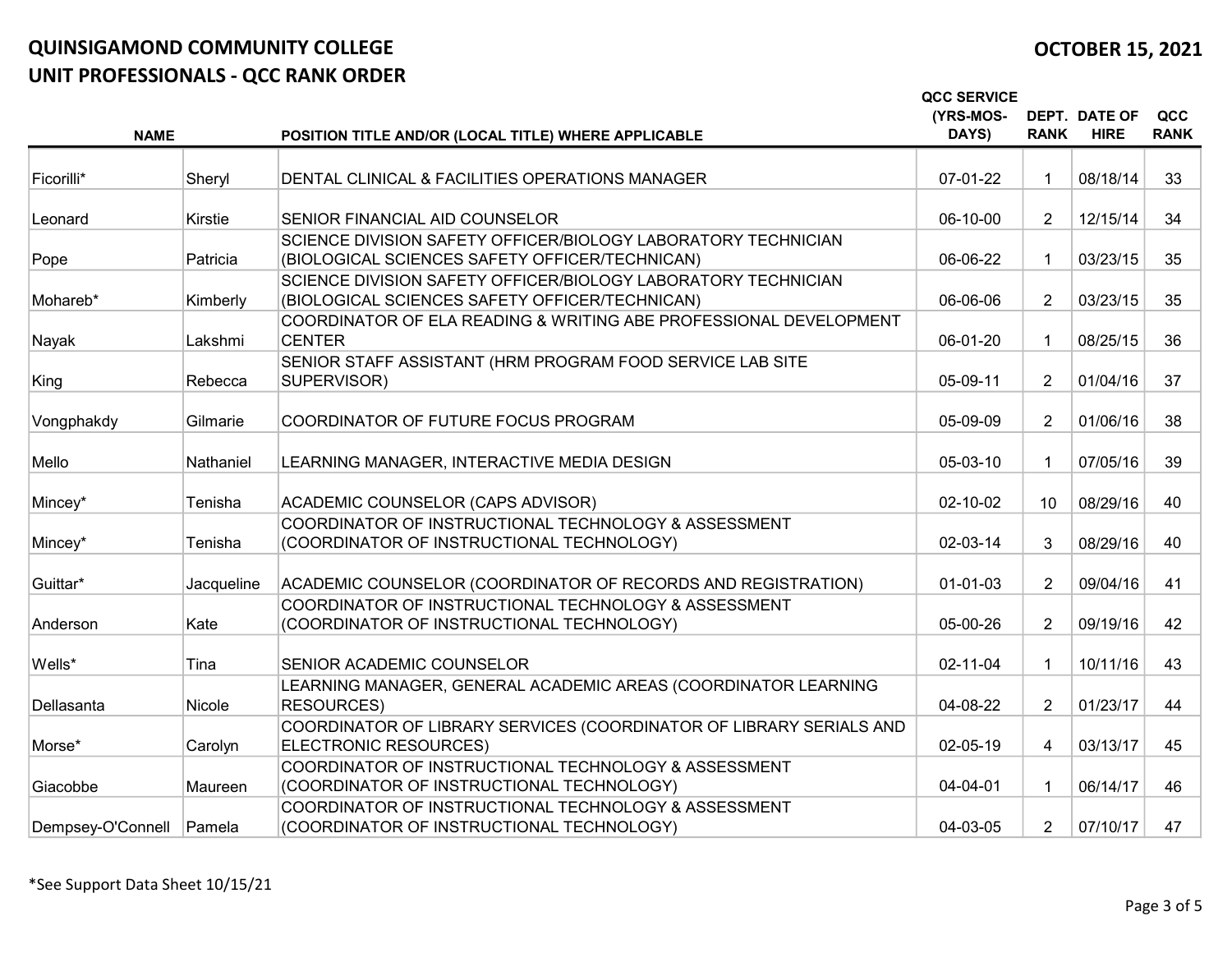## OCTOBER 15, 2021

|             | <b>NAME</b>      | POSITION TITLE AND/OR (LOCAL TITLE) WHERE APPLICABLE                    | <b>QCC SERVICE</b><br>(YRS-MOS-<br>DAYS) | <b>RANK</b>    | DEPT. DATE OF<br><b>HIRE</b> | QCC<br><b>RANK</b> |
|-------------|------------------|-------------------------------------------------------------------------|------------------------------------------|----------------|------------------------------|--------------------|
| Nolan       | Michelle         | SENIOR FINANCIAL AID COUNSELOR                                          | 04-02-28                                 | 5              | 07/17/17                     | 48                 |
|             |                  |                                                                         |                                          |                |                              |                    |
| Lawson*     | Amy              | SENIOR FINANCIAL AID COUNSELOR                                          | 03-05-24                                 | 6              | 07/17/17                     | 48                 |
| Teece       | Laurie           | SENIOR TECHNICAL SPECIALIST (NURSE EDUCATION LABORATORY<br>COORDINATOR) | 04-02-14                                 |                | 07/31/17                     | 49                 |
| Merchant    | Tracy            | ENROLLMENT COUNSELOR (SENIOR ADMISSIONS COUNSELOR)                      | 04-01-04                                 | $\overline{2}$ | 09/11/17                     | 50                 |
| Whittaker   | <b>Buffie</b>    | CAREER DEVELOPMENT COUNSELOR (COLLEGE & CAREER NAVIGATOR)               | 03-11-29                                 | 9              | 10/16/17                     | 51                 |
| Rivas*      | Eduardo          | ENROLLMENT COUNSELOR (ADMISSIONS COUNSELOR)                             | 02-04-29                                 | 3              | 08/19/18                     | 52                 |
| <b>Bold</b> | Nicholas         | ADVANCED MANUFACTURING & DIGITAL FABRICATION LEARNING RESOURCES         | 03-01-19                                 |                | 08/26/18                     | 53                 |
| Giumentaro* | Jessica          | TEACHER/EARLY CHILDHOOD EDUCATION LAB SCHOOL                            | 03-01-05                                 | $\overline{4}$ | 12/02/18                     | 54                 |
| Kupec       | Andrew           | SPECIAL PROGRAMS COORDINATOR (HS TO COLLEGE LINKAGES SPECIALIST)        | 02-07-26                                 |                | 02/19/19                     | 55                 |
| Zelazo      | Caryn            | ACADEMIC COUNSELOR (STUDENT SUCCESS COUNSELOR)                          | 02-04-06                                 | 11             | 06/09/19                     | 56                 |
| Fregeau     | Amanda           | ACADEMIC COUNSELOR (CAPS ADVISOR)                                       | 02-03-22                                 | 12             | 06/23/19                     | 57                 |
| Campbell*   | Kristine         | ACADEMIC COUNSELOR (COORDINATOR OF RECORDS AND REGISTRATION)            | $02 - 01 - 10$                           |                | 06/30/19                     | 58                 |
| Fama        | Patrick          | ACADEMIC COUNSELOR (STUDENT SUCCESS COUNSELOR)                          | 02-00-16                                 | 13             | 09/29/19                     | 59                 |
| Monterroso  | John             | ACADEMIC COUNSELOR (STUDENT SUCCESS COUNSELOR)                          | $01 - 11 - 05$                           | 14             | 11/10/19                     | 60                 |
| Bogue*      | Caitlin          | ACADEMIC COUNSELOR (STUDENT SUCCESS COUNSELOR)                          | 01-08-25                                 | 15             | 11/10/19                     | 60                 |
| Aboagye*    | <b>Benedicta</b> | ACADEMIC COUNSELOR (STUDENT SUCCESS COUNSELOR)                          | $01-07-17$                               | 16             | 11/10/19                     | 60                 |
| Aboagye*    | <b>Benedicta</b> | <b>FINANCIAL AID COUNSELOR</b>                                          | 00-03-18                                 | 9              | 11/10/19                     | 60                 |

\*See Support Data Sheet 10/15/21